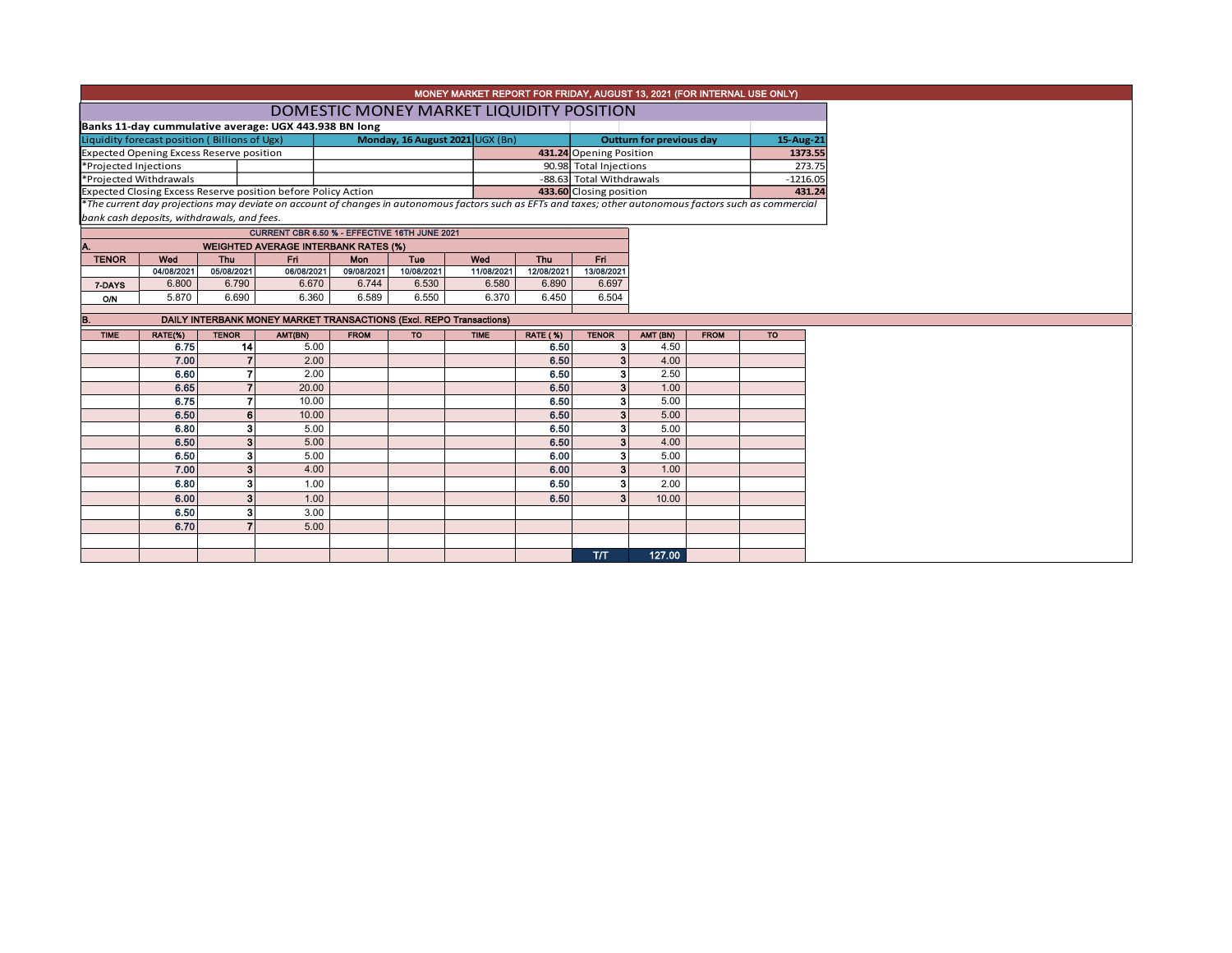| $\overline{\mathbf{c}}$ .                                                | <b>CBR AND THE 7- DAY WAR INTERBANK RATES</b>                                                                                                                                      |                         |                                                                                                                                                                        |                          |                                                |                                          |                   |            |                                        |                                  |  |  |  |  |
|--------------------------------------------------------------------------|------------------------------------------------------------------------------------------------------------------------------------------------------------------------------------|-------------------------|------------------------------------------------------------------------------------------------------------------------------------------------------------------------|--------------------------|------------------------------------------------|------------------------------------------|-------------------|------------|----------------------------------------|----------------------------------|--|--|--|--|
| 9.500                                                                    |                                                                                                                                                                                    |                         |                                                                                                                                                                        |                          |                                                |                                          |                   |            |                                        |                                  |  |  |  |  |
| 9.000<br>8.500                                                           |                                                                                                                                                                                    |                         |                                                                                                                                                                        |                          |                                                |                                          |                   |            |                                        |                                  |  |  |  |  |
| 8.000                                                                    |                                                                                                                                                                                    |                         |                                                                                                                                                                        |                          |                                                |                                          |                   |            |                                        |                                  |  |  |  |  |
| 7.500                                                                    |                                                                                                                                                                                    |                         |                                                                                                                                                                        |                          |                                                |                                          |                   |            |                                        |                                  |  |  |  |  |
| 7.000                                                                    |                                                                                                                                                                                    |                         |                                                                                                                                                                        |                          |                                                |                                          |                   |            |                                        |                                  |  |  |  |  |
| 6.500<br>6.000                                                           | <b>TIME</b><br><del>.</del><br>it e a a a e ti                                                                                                                                     |                         |                                                                                                                                                                        |                          |                                                |                                          |                   |            |                                        |                                  |  |  |  |  |
| 5.500                                                                    |                                                                                                                                                                                    |                         |                                                                                                                                                                        |                          |                                                |                                          |                   |            |                                        |                                  |  |  |  |  |
| 5.000                                                                    |                                                                                                                                                                                    |                         |                                                                                                                                                                        |                          |                                                |                                          |                   |            |                                        |                                  |  |  |  |  |
| 4.500                                                                    |                                                                                                                                                                                    |                         |                                                                                                                                                                        |                          |                                                |                                          |                   |            |                                        |                                  |  |  |  |  |
| 4.000                                                                    |                                                                                                                                                                                    |                         |                                                                                                                                                                        |                          |                                                |                                          |                   |            |                                        |                                  |  |  |  |  |
|                                                                          | 29/07/2021<br>30/07/2021<br>02/08/2021<br>03/08/2021<br>04/08/2021<br>05/08/2021<br>06/08/2021<br>09/08/2021<br>10/08/2021<br>11/08/2021<br>12/08/2021<br>28/07/2021<br>13/08/2021 |                         |                                                                                                                                                                        |                          |                                                |                                          |                   |            |                                        |                                  |  |  |  |  |
|                                                                          |                                                                                                                                                                                    |                         |                                                                                                                                                                        |                          |                                                |                                          |                   |            |                                        |                                  |  |  |  |  |
|                                                                          | • Overnight WAR -7-day WAR - CBR rate - Upper bound - Lower bound                                                                                                                  |                         |                                                                                                                                                                        |                          |                                                |                                          |                   |            |                                        |                                  |  |  |  |  |
| D.                                                                       | MONETARY POLICY OPERATIONS MATURITIES PROFILE: (12-AUG- 2021 TO 09-SEPT- 2021)                                                                                                     |                         |                                                                                                                                                                        |                          |                                                |                                          |                   |            |                                        |                                  |  |  |  |  |
| <b>DATE</b>                                                              | <b>THUR</b>                                                                                                                                                                        | <b>THUR</b>             | <b>THUR</b>                                                                                                                                                            | <b>THUR</b>              | <b>THUR</b>                                    | <b>TOTAL</b>                             |                   |            |                                        |                                  |  |  |  |  |
|                                                                          | 19-Aug-21                                                                                                                                                                          | 26-Aug-21               | 02-Sep-21                                                                                                                                                              | 09-Sep-21                | 16-Sep-21                                      |                                          |                   |            |                                        |                                  |  |  |  |  |
| <b>REPO</b>                                                              | 274.34                                                                                                                                                                             | $\sim$                  | $\sim$                                                                                                                                                                 | $\overline{\phantom{a}}$ | $\sim$                                         | 274.34                                   |                   |            |                                        |                                  |  |  |  |  |
| <b>REV REPO</b>                                                          | $\sim$                                                                                                                                                                             | $\sim$                  | $\sim$                                                                                                                                                                 |                          | $\sim$                                         | $\sim$                                   |                   |            |                                        |                                  |  |  |  |  |
| <b>DEPO AUCT</b>                                                         | 59.13                                                                                                                                                                              | 132.40                  | $\sim$                                                                                                                                                                 | 135.30                   | $\sim$                                         | 326.83                                   |                   |            |                                        |                                  |  |  |  |  |
| <b>TOTALS</b>                                                            | 333,48                                                                                                                                                                             | 132.40                  | $\sim$                                                                                                                                                                 | 135.30                   | ×.                                             | 601.18                                   |                   |            |                                        |                                  |  |  |  |  |
|                                                                          |                                                                                                                                                                                    |                         | Total O/S Deposit Auction balances held by BOU up to 07 October Q912021: UGX 645 BN<br>Total O/S Repo, Reverse Repo & Deposit Auction balances held by BOU: UGX 919 BN |                          |                                                |                                          |                   |            |                                        |                                  |  |  |  |  |
|                                                                          | (EI) STOCK OF TREASURY SECURITIES                                                                                                                                                  |                         |                                                                                                                                                                        |                          | Eii)                                           | <b>MONETARY POLICY MARKET OPERATIONS</b> |                   |            |                                        |                                  |  |  |  |  |
|                                                                          | LAST TBIILS ISSUE DATE: 12-AUGUST-2021                                                                                                                                             |                         |                                                                                                                                                                        |                          | (VERTICAL REPOS, REV-REPOS & DEPOSIT AUCTIONS) |                                          |                   |            |                                        |                                  |  |  |  |  |
|                                                                          | On-the-run O/S T-BILL STOCKs (Bns-UGX)                                                                                                                                             |                         | 5,022.07                                                                                                                                                               | 16/08/2021               | OMO                                            | <b>ISSUE DATE</b>                        | <b>AMOUNT</b>     | <b>WAR</b> | <b>RANGE</b>                           | <b>TENOR</b>                     |  |  |  |  |
|                                                                          | On-the-run O/S T-BONDSTOCKs(Bns-UGX)                                                                                                                                               |                         | 20,526.79                                                                                                                                                              | 16/08/2021 REPO          |                                                | 02-Jul                                   | 225.00            |            | 6.500 6.500-6.500                      | 6                                |  |  |  |  |
|                                                                          | TOTAL TBILL & TBOND STOCK- UGX                                                                                                                                                     |                         | 25,548.86                                                                                                                                                              |                          | <b>REPO</b>                                    | 30-Jun                                   | 395.00            |            | 6.500 6.500-6.500                      | $\overline{1}$                   |  |  |  |  |
| O/S=Outstanding                                                          |                                                                                                                                                                                    |                         |                                                                                                                                                                        |                          | <b>REPO</b>                                    | 07-Jul                                   | 354.00            |            | 6.500 6.500-6.500                      | $\overline{1}$<br>$\overline{7}$ |  |  |  |  |
| <b>MATURITY</b>                                                          | TOTAL STOCK YTM (%)<br>(BN UGX)                                                                                                                                                    | AT CUT OFF <sup>®</sup> | <b>CHANGE IN</b><br>YTM (+/-)                                                                                                                                          |                          | <b>REPO</b><br><b>DAUT</b>                     | 08-Jul<br>$15 -$ Jul                     | 1,546.50<br>35.11 |            | 6.500 6.500-6.500<br>6.946 6.801-6.946 | 28                               |  |  |  |  |
| 91                                                                       | 100.38                                                                                                                                                                             | 7.298                   | $-0.104$                                                                                                                                                               |                          | <b>DAUT</b>                                    | 15-Jul                                   | 49.47             |            | 6.950 6.950-6.950                      | 56                               |  |  |  |  |
| 182                                                                      | 390.51                                                                                                                                                                             | 8.869                   | $-0.131$                                                                                                                                                               |                          | <b>DAUT</b>                                    | $15 -$ Jul                               | 36.50             |            | 7.200 7.097-7.200                      | 84                               |  |  |  |  |
| 364                                                                      | 4,531.18                                                                                                                                                                           | 10.150                  | $-0.095$                                                                                                                                                               |                          | <b>REPO</b>                                    | 15-Jul                                   | 1,253.50          |            | 6.500 6.500-6.500                      | $\overline{7}$                   |  |  |  |  |
| 2YR                                                                      |                                                                                                                                                                                    | 11.500                  | $-1.500$                                                                                                                                                               |                          | <b>REPO</b>                                    | $16$ -Jul                                | 302.00            |            | 6.500 6.500-6.500                      | $6\phantom{1}$                   |  |  |  |  |
| 3YR                                                                      | $\sim$                                                                                                                                                                             | 12.800                  | $-1.197$                                                                                                                                                               |                          | <b>REVREPO</b>                                 | 21-Jul                                   | 314.06            |            | 6.500 6.500-6.500                      | $\mathbf{1}$                     |  |  |  |  |
| 5YR                                                                      | 1,589.27                                                                                                                                                                           | 13.409                  | $-1.691$                                                                                                                                                               |                          | <b>REPO</b>                                    | $22 -$ Jul                               | 1,418.00          |            | 6.500 6.500-6.500                      | $\overline{7}$                   |  |  |  |  |
| 10YR                                                                     | 9,703.84                                                                                                                                                                           | 13.739                  | $-2.231$<br>$-1.700$                                                                                                                                                   |                          | <b>REPO</b><br><b>DAUT</b>                     | 28-Jul                                   | 228.04            |            | 6.500 6.500-6.500                      | $\mathbf{1}$<br>28               |  |  |  |  |
| 15YR<br><b>20YR</b>                                                      | 7,946.63<br>1,287.05                                                                                                                                                               | 14.400<br>15.950        | $-1.040$                                                                                                                                                               |                          | <b>DAUT</b>                                    | 29-Jul<br>29-Jul                         | 39.79<br>49.47    |            | 6.946 6.946-6.946<br>6.950 6.950-6.950 | 56                               |  |  |  |  |
|                                                                          |                                                                                                                                                                                    |                         | Cut OFF is the lowest price/ highest yield that satisfies the auction awarded amount.                                                                                  |                          | <b>DAUT</b>                                    | $29 -$ Jul                               | 49.17             |            | 7.299 7.299-7.299                      | 84                               |  |  |  |  |
|                                                                          |                                                                                                                                                                                    |                         |                                                                                                                                                                        |                          | <b>REPO</b>                                    | 29-Jul                                   | 1,403.00          |            | 6.500 6.500-6.500                      | $\overline{7}$                   |  |  |  |  |
|                                                                          |                                                                                                                                                                                    |                         |                                                                                                                                                                        |                          | <b>REPO</b>                                    | 02-Aug                                   | 418.00            |            | 6.500 6.500-6.500                      | $\sqrt{3}$                       |  |  |  |  |
|                                                                          |                                                                                                                                                                                    |                         |                                                                                                                                                                        |                          | <b>REPO</b>                                    | 04-Aug                                   | 225.50            |            | 6.500 6.500-6.500                      | $\mathbf{1}$                     |  |  |  |  |
|                                                                          |                                                                                                                                                                                    |                         |                                                                                                                                                                        |                          | <b>REPO</b>                                    | $05-Auq$                                 | 1,501.00          |            | 6.500 6.500-6.500                      | $\overline{7}$                   |  |  |  |  |
|                                                                          |                                                                                                                                                                                    |                         |                                                                                                                                                                        |                          | <b>REPO</b><br><b>DAUT</b>                     | 09-Aug<br>12-Aug                         | 143.00<br>59.02   |            | 6.500 6.500-6.500<br>7.384 7.384-7.384 | 3<br>84                          |  |  |  |  |
|                                                                          |                                                                                                                                                                                    |                         |                                                                                                                                                                        |                          | <b>DAUT</b>                                    | 12-Aug                                   | 79.74             |            | 7.003 7.003-7.003                      | 56                               |  |  |  |  |
|                                                                          |                                                                                                                                                                                    |                         |                                                                                                                                                                        |                          | <b>DAUT</b>                                    | 12-Aug                                   | 84.85             |            | 6.906 6.906-6.906                      | 28                               |  |  |  |  |
| <b>REPO</b><br>$\overline{7}$<br>6.500 6.500-6.500<br>12-Aug<br>1,474.00 |                                                                                                                                                                                    |                         |                                                                                                                                                                        |                          |                                                |                                          |                   |            |                                        |                                  |  |  |  |  |
|                                                                          |                                                                                                                                                                                    |                         |                                                                                                                                                                        |                          |                                                | WAR-Weighted Average Rate                |                   |            |                                        |                                  |  |  |  |  |